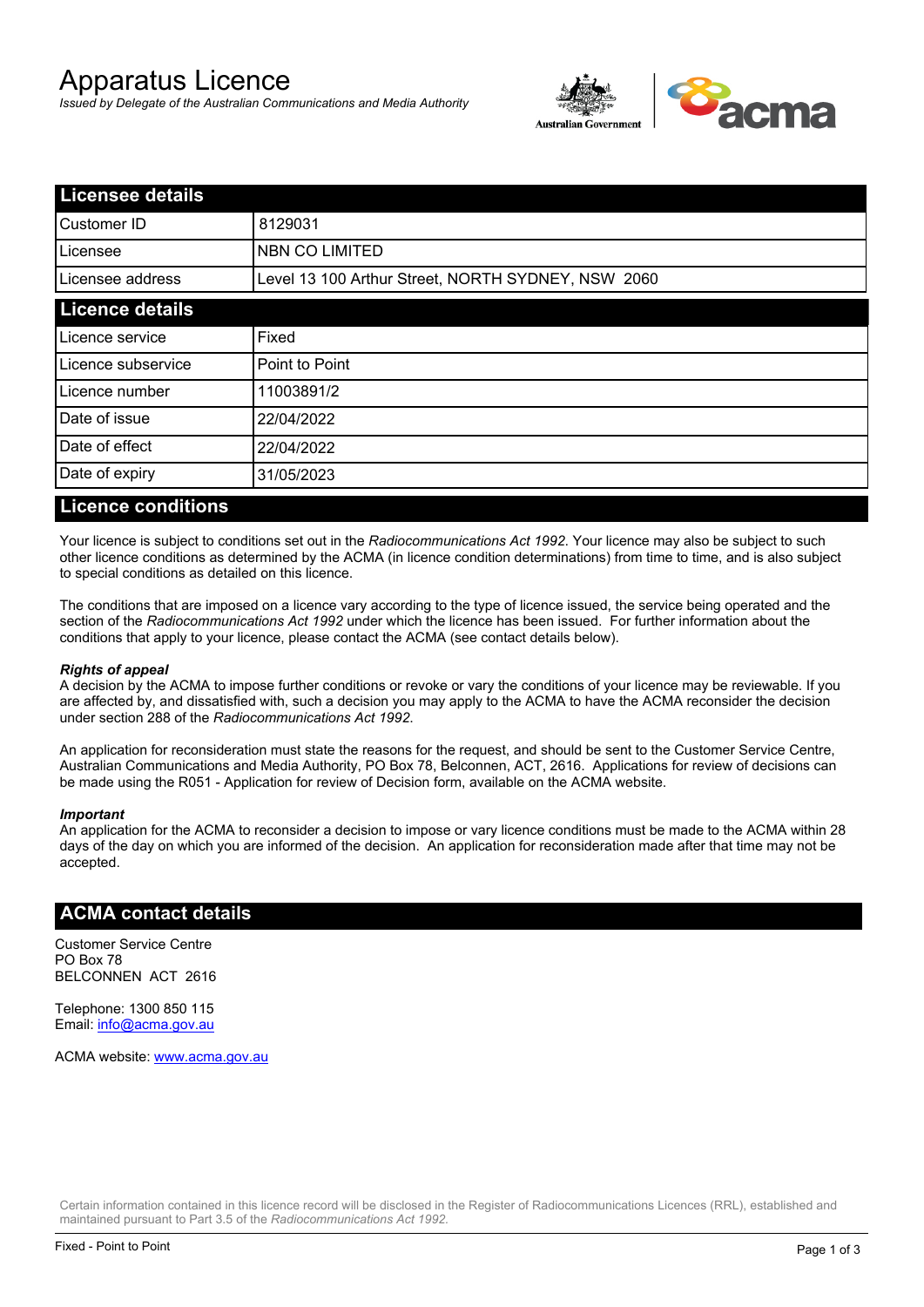# **Advisory Notes applying to licence no.: 11003891/2**

Conditions applicable to the operation of Point to Point station(s) authorised under this licence can be found in the Radiocommunications Licence Conditions (Apparatus Licence) Determination and the Radiocommunications Licence Conditions (Fixed Licence) Determination, the 'fixed licence lcd'. Copies of these determinations are available from the ACMA and from the ACMA home page (www.acma.gov.au).